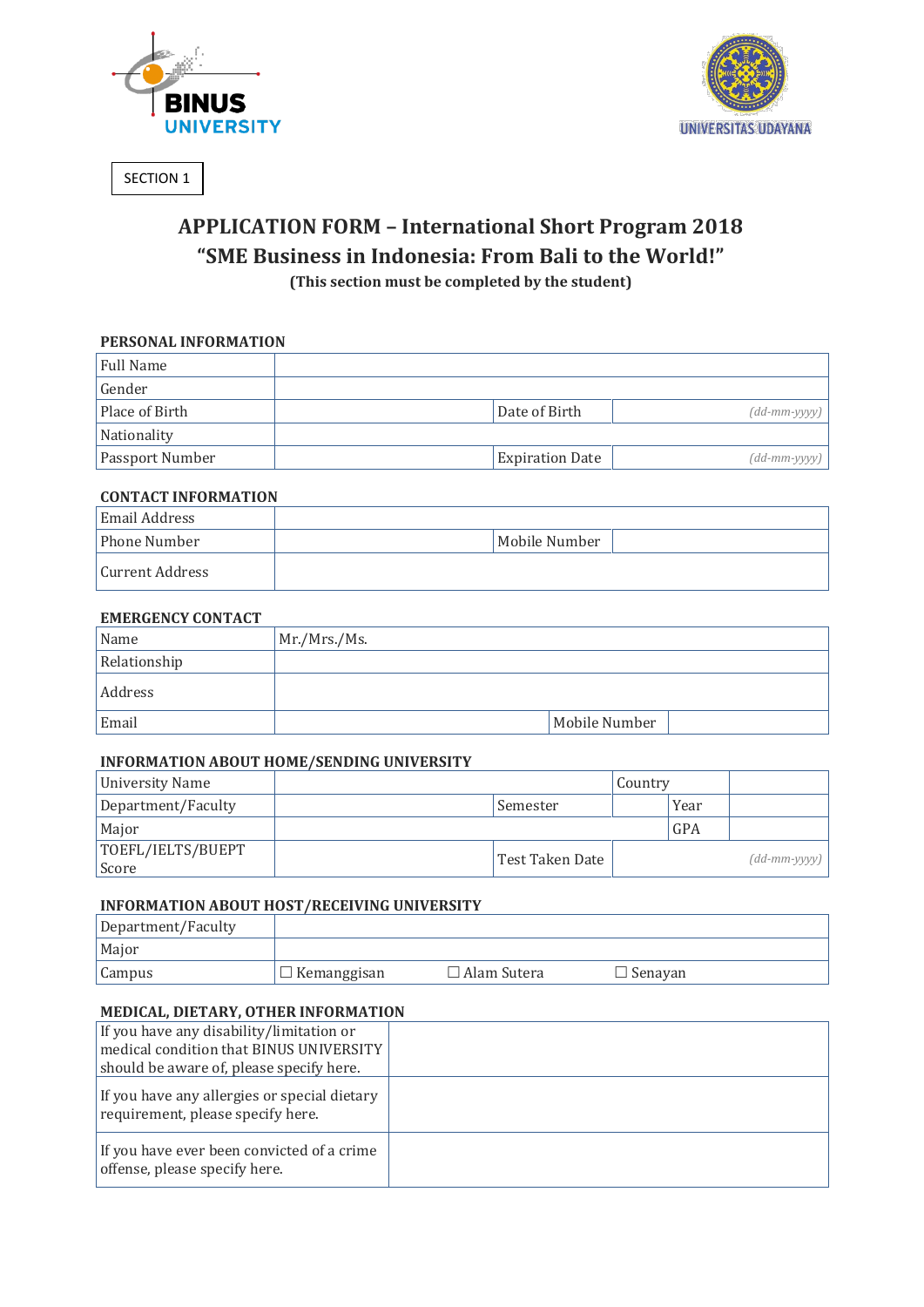



## **REQUIRED DOCUMENTS**

Please attach copy of these documents together with your Application Form:

- Scan copy of passport (original size on A4 paper)
- Scan copy of academic transcript
- Scan copy of TOEFL/IELTS or other language proficiency certificate

## **APPLICANT'S DECLARATION**

I certify that my statements on the APPLICATION FORM – International Short Program 2018 "SME Business in Indonesia: From Bali to the World!" are true, complete and correct to the best of my knowledge.

I fully understand that if I join, I agree:

- 1. To follow the "SME Business in Indonesia: From Bali to the World!" program and abide the rules of the institution in which I will undertake the program;
- 2. To act in such a manner that will not bring disrepute to myself, host universities, home university or my country of citizenship during the program;
- 3. To abide the rules and regulations governing my visa;
- 4. To release information contained in this application form to relevant authorities;
- 5. That host universities is not responsible for any aspects of my action during the period of the Program;
- 6. To allow host universities to use photographs of myself which relate to this program, taken by host universities or shared by me — the likely uses include but not limited to promotional materials (e.g. brochures, posters, newspaper articles, website, communication with educational agents, and advertising).

I am also aware of any medical condition (disability, illness or pregnancy), which might prevent me from completing my program within the time allowed.

# *If applicant is under 21 years old, this application must be acknowledged by parents or legal guardians.*

Date: \_\_\_\_\_\_\_\_\_\_\_\_\_\_\_\_\_\_\_\_\_\_\_\_\_\_\_ Date: \_\_\_\_\_\_\_\_\_\_\_\_\_\_\_\_\_\_\_\_\_\_\_\_\_\_\_

*Applicant's Full Name & Signature Parent/Legal Guardian's* 

*Full Name & Signature*